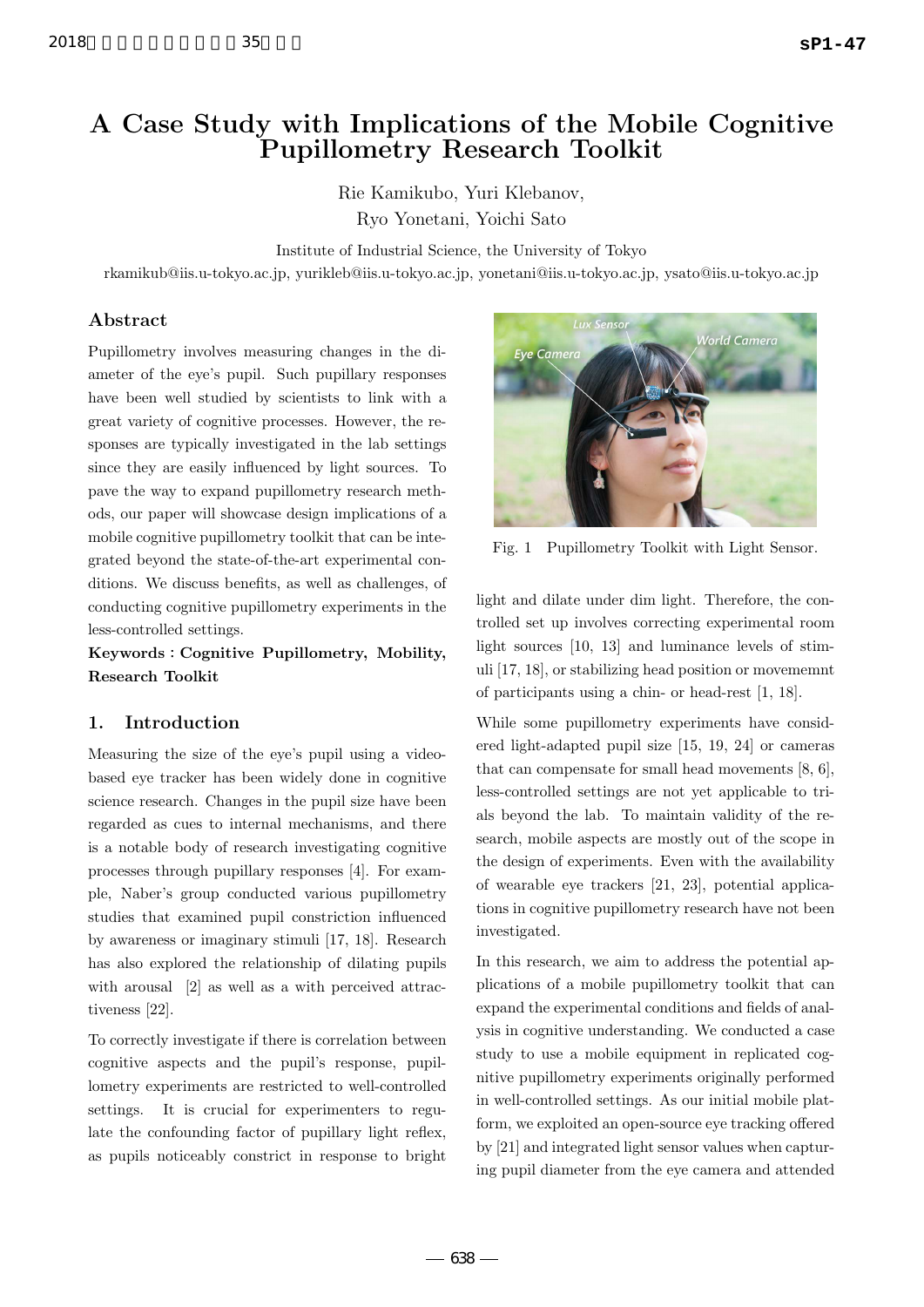stimuli from the scene camera (Shown in Figure 1 ).

The main contribution of this work is to discuss the challenges and benefits of a mobile pupillometry platform. Based on our case study results, we analyzed the effects between the less-controlled and traditional scenarios. We found that our mobile toolkit was able to resemble the proxy of one's cognitive state in goaloriented task performance. We bring about advantages of a mobile pupillometry toolkit and discuss how we can improve the technical limitations to motivate research in understanding cognitive mechanisms towards real world applications.

# 2. Background and Related Work

The most popular method for measuring the pupil size is to use video-based eye trackers that can compute the pupil diameter from imaging of the eye as part of estimating the direction of gaze. High precision measurements of pupil diameter depend on a setup, and head-mounted or table-top trackers with chin rests are usually preferred to maintain a fixed camera-pupil distance [9]. However, they are notorious for obtrusive measurements and mostly interfere with cognitive experimental protocols [13]. Remote eye trackers today are approaching a less invasive setup, with cameras placed further from and not fixed to the participant's head [9], though stabilized luminance environments or stimuli become more crucial.

Researchers have attempted to take into account environmental or stimuli effects and several other factors, such as the individual's light sensitivity, that might co-vary with pupil size measurements. In [19, 24], adjusting pupil diameter data to compensate for the overall luminance of stimuli have been introduced. An algorithmic strategy to keep stable illumination conditions throughout the captured images is approached for a wearable eye tracking device [12]. Pupil sensitivity or baseline correction have also been considered to remove random fluctuations in pupil size [15, 16].

Cognitive pupillometry is still subject to restrictions that make it least integrated into a mobile platform, compared to how EEG headsets [20] or EOG glasses [5] are expanding to sensing of cognitive or emotional states in daily activity logs. Many commercially-available wearable eye trackers

are meant for estimating gaze direction. One of a few mobile devices integrating pupillometry is [14] that measures the pupil size to assess brain injury in a VR scenario. Since cognitive pupillometry research has been significantly viable in the lab settings, there is no explicit understanding of "how much" less-controlled aspects will have exploitation possibilities to expand the current research.

## 3. Toolkit Description

To investigate the potential applications of the mobile cognitive pupillometry, we utilized the off-theshelf wearable eye tracker called Pupil Labs [21] and attached a light sensor  $(TSL2561$  luminosity sensor<sup>1</sup>) to measure lux values of presented stimuli correlated with the changes in the pupil diameter. Figure 1 shows our actual prototype of the toolkit. The light sensor can detect ranges from up to 40,000 Lux, and the values were transmitted through a USB serial from a microcontroller (Feather M0 Basic Proto<sup>2</sup> ). With the eye camera and the open-source eye-tracking algorithm, 3d model fitting of the eye is captured and constantly updated based on observations of the eye being tracked. World camera captures a scene from the wearer's 100 degree field of view.

Figure 2 shows our recorder application. It receives 3D pupil diameter data through ZMQ connection at 120 frames per second and the lux values at every second. The application also takes in the events data synched with pupil and lux information to capture corresponding conditions of visual stimuli. The tracker is connected to a laptop to receive all of these data. Before we start the recorder application, we run the calibration software offered from [21] to reflect accurate tracking of the individual's eye movements.

# 4. Case Study

We present a case study to gain a deeper understanding of potential impacts and design challenges of the deployable mobile cognitive pupillometry. Our study method involves collecting necessary data to replicate the classic studies on pupillary responses using our

<sup>1</sup>https://cdn-shop.adafruit.com/datasheets/TSL2561.pdf Accessed: Jun 29, 2019

<sup>2</sup>https://cdn-learn.adafruit.com/downloads/pdf/adafruitfeather-m0-basic-proto.pdf Accessed: Jun 29, 2019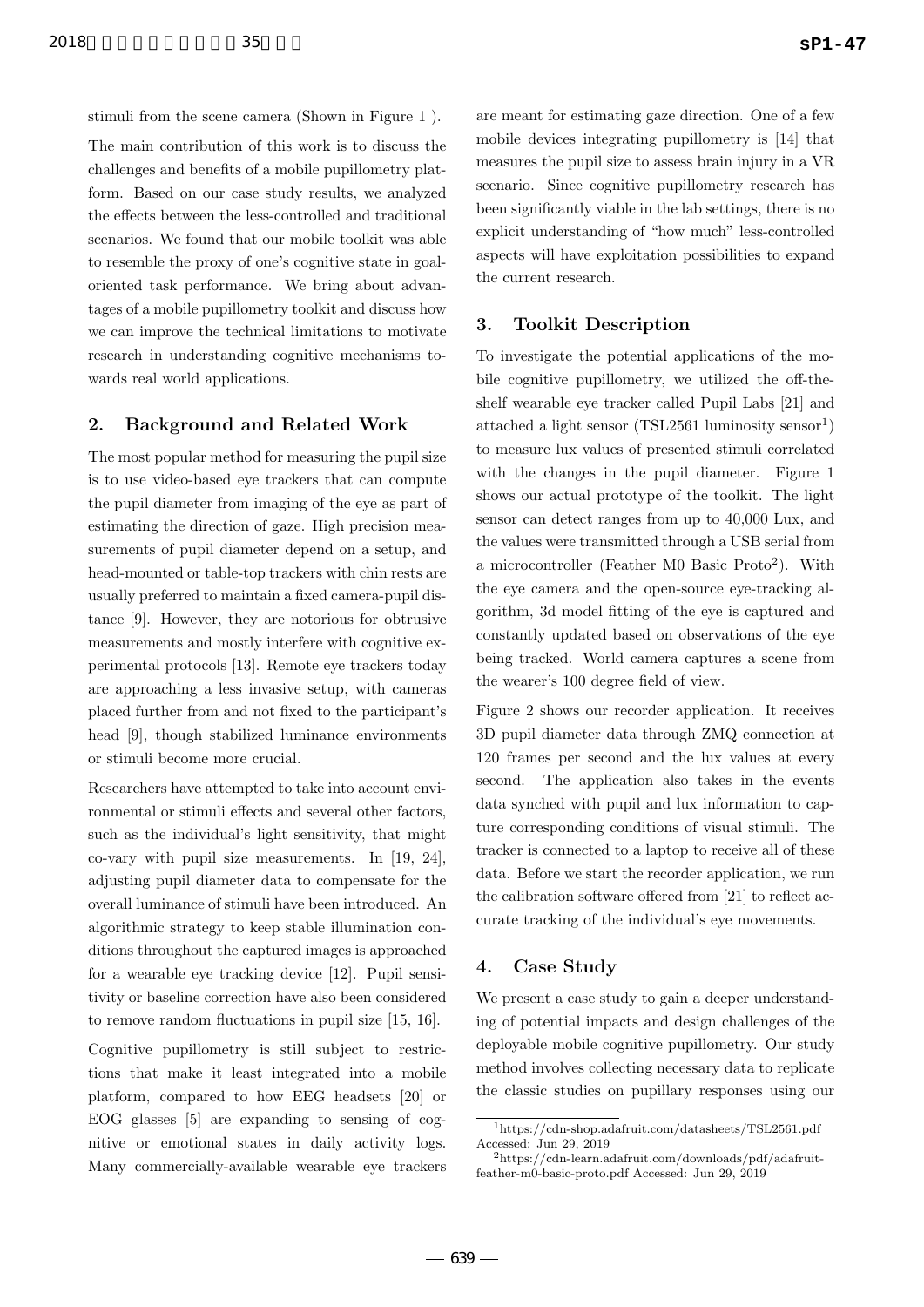



Fig. 2 Recorder application capturing pupil diameter (mm), lux values (Lux), and stimuli events.

mobile toolkit discussed above. We expect to see quantitative and qualitative differences of the pupillary results with the original experimental settings. The findings will enable us to elaborate design requirements as a mobile platform.

# 4.1 Replication of Prior Studies

We performed two cognitive pupillary tests which were explored in different setup properties. Head position, visual stimulus luminance, and lighting source were controlled in Test 1 as a baseline to validate our use of the lux sensor in the mobile toolkit. On the other hand, we conducted Test 2 in less-controlled settings, accepting free head movements under semicontrolled stimulus luminance and lighting to investigate the scope of mobile cognitive pupillometry. The followings are the details of the replication of previous studies:

# Test 1

Our first test was based on the work from [18] that observed the pupil to constrict when exposed to brightness illusions. Specifically, participants were given with pictures of natural scenes with the sun and without the sun. While observing the images on a display screen, the participants' pupil constriction was seen more under the sun condition than no-sun condition, even though the sun images were lower in luminance than those without the sun.

#### Controlled Setup

The perception test of light sources was chosen for the initial validation of our lux data collection under the similar well-controlled settings as the original research. We used a chin rest to control head movements and allow for a fixed displaypupil distance. The experimental room had no illumination other than the screen. As shown in Figure  $3(1a)$ , we employed the original lightintensity-corrected image dataset for both conditions of scenes with sun or no sun. However, we collected data from 7 subjects, whereas the original experiments had 26 subjects. Moreover, we showed 10 images per condition, compared to 20 images in the original design. We always had a gray baseline screen between the images.

#### Test 2

Our second test was based on the work from [15] that observed the pupil to dilate when exposed to goal-oriented visual search for targets. The original research showed images of natural scenes to the participants who were asked to find a hidden letter. When looking for less-obvious targets, which required mental effort to achieve the goal, the observers had fixations over the images with large pupils.

# Semi-Controlled Setup

Based on the pupil response findings from [15], we employed the experimental procedures of visual search of "Finding Waldo" from [7]. As shown in Figure  $3(2a)$ , the conditions were split into 1) no-goal-driven viewing of example images with obvious targets and 2) goal-driven viewing for non-obvious targets. We expected the rise of the pupil diameter when evoked in goal-oriented performance. We did not utilize a chin rest and had regulated light sources other than the display screen. Images were not precisely corrected but we made sure the images had no originial light intensity differences (measured at a fixed distance from our light sensor) more than 1 Lux. We gave 5 images per condition, and 24 subjects' data were collected, in comparison to 16 subjects with 100 search-for-target images per condition in the original study of [15].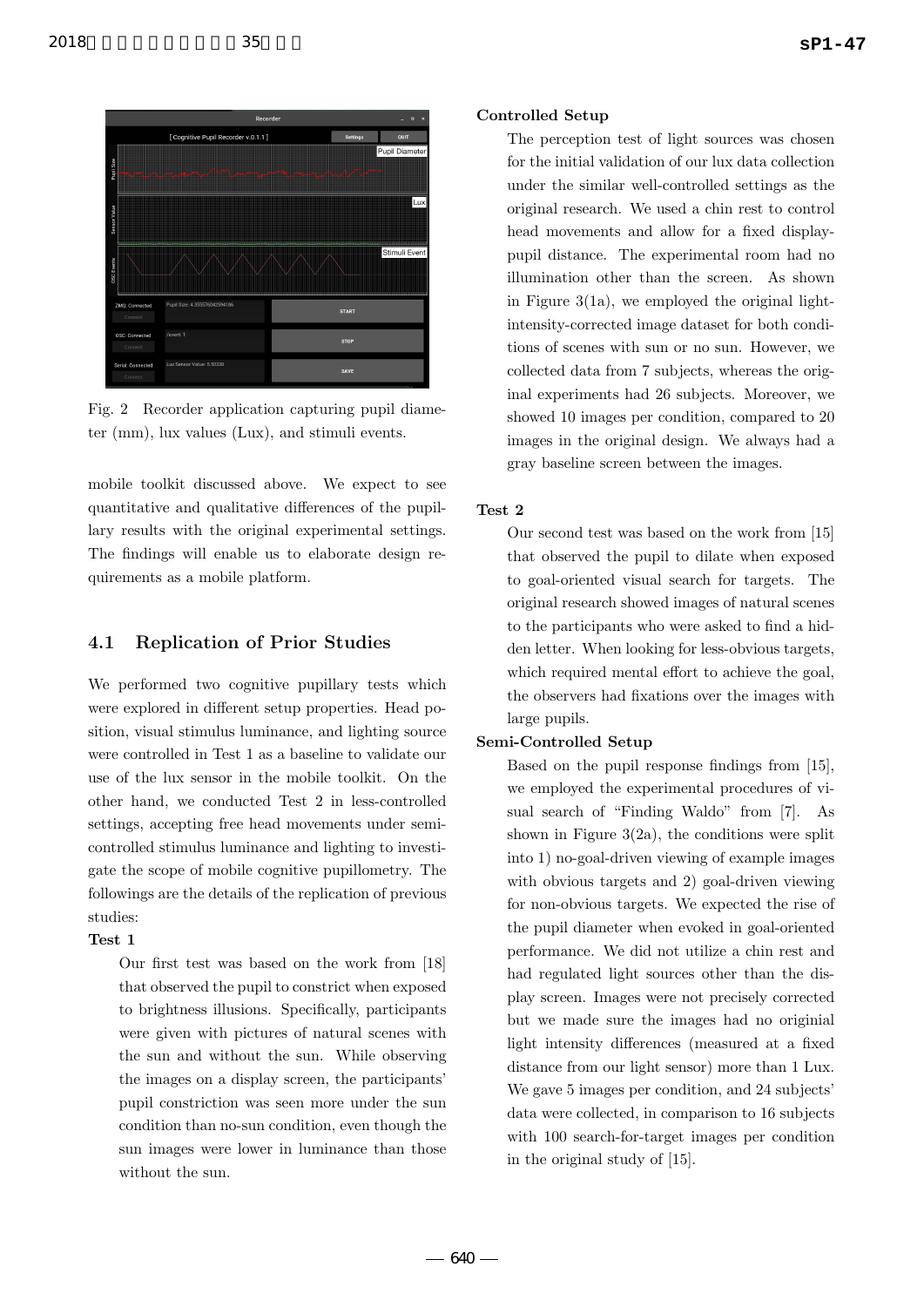

Fig. 3 Test 1: Subjective Perception of Brightness Illusions, Test 2: Mental Effort in Goal-Driven Performance; (a) Data collection procedures with actual values of lux and pupil size captured, and events of stimuli; (b, c, d) Average change in pupil diameter in mm (solid lines) under each condition as a function of sampling frames.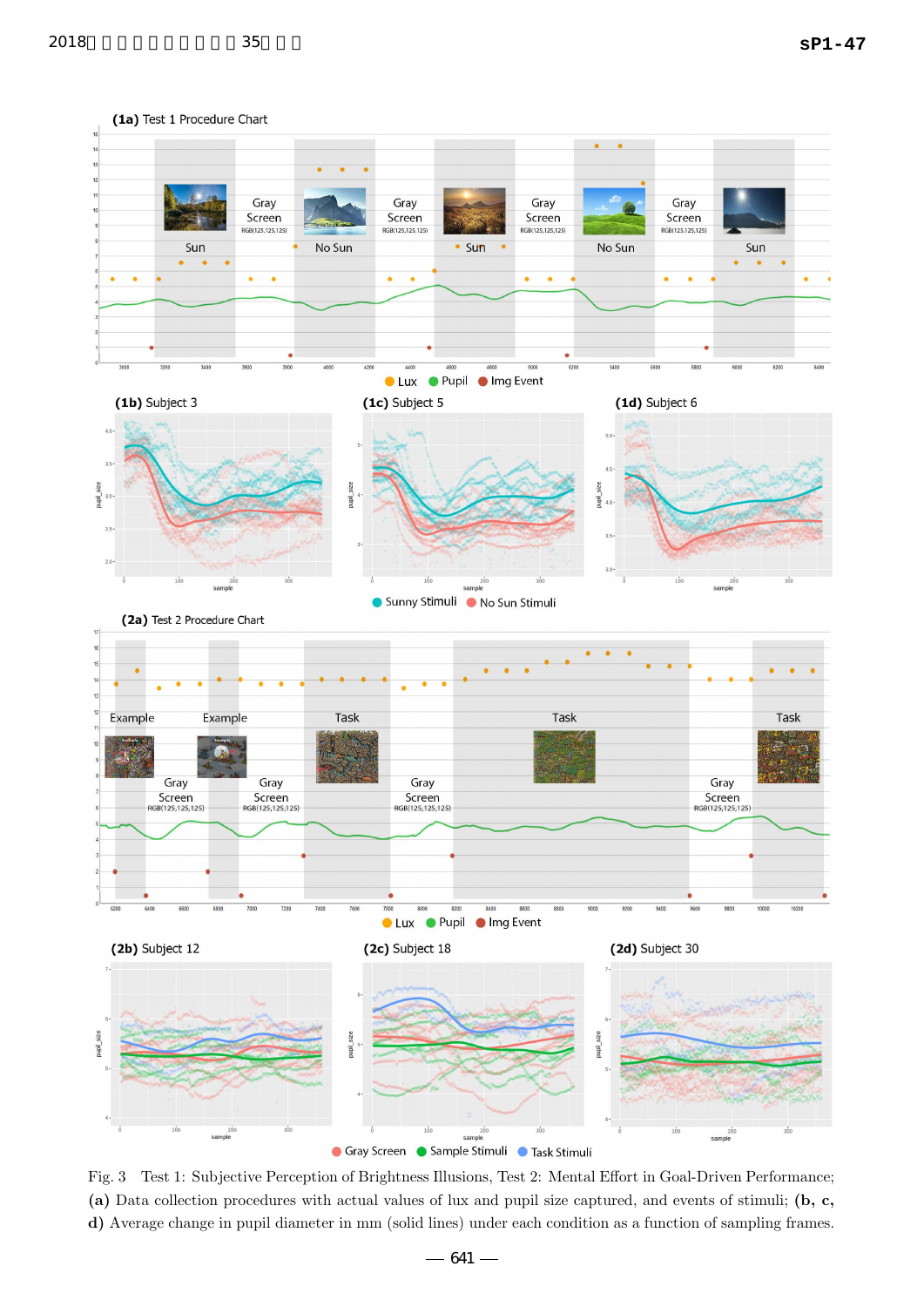

Fig. 4 Examples of Pupil Size Data Shown in Green; (a) Noisy data with loss of tracking, with 1. sudden jumps and 2. zero values; (b) Less noisy data.

# 5. Findings

We provide quantitative and qualitative findings to explore the possibilities and limitations of lesscontrolled settings under our mobile platform when running cognitive pupillary research.

## 5.1 Statistical Analysis

We run non-pairwise T-tests to compare the conditions (Test 1: Sun and No-Sun, Test 2: Goal-Driven and No-Goal-Driven). Due to loss of pupil diameter tracking for multiple factors, we were able to use 10 participants' data in Test 2 even though the total number of participants was 24. Since the main purpose of Test 1 was to validate our light sensor, we used all of the data from 7 participants. Figure 4 shows examples of pupil size data that were captured with random value fluctuations and jumps, in comparison to less noisy data we used in our analysis.

In Test 1, the average lux value captured under the sun condition was 7.75 Lux, which was statistically different from the no-sun condition with the average of 14.00 Lux ( $p = 0.02$ ). The average pupil size under the sun condition across subjects was 3.93mm. In the no-sun condition, the average size was 3.58mm. During the baseline gray screen, the pupil size average was 4.28mm. While we did not observe smaller pupil size under the sun condition, there was a strong trend toward significance between the sun and no-sun conditions ( $p = 0.076$ ). Also, gray default screen and image conditions were found statistically different (p  $< 0.02$  with Sun,  $p < 0.01$  with No-Sun).

In Test 2, since the original research examined large pupils at fixations during tasks which required heavy mental effort, we also measured the average pupil size around fixations over images per condition. Fixation clusters and timestamps were extracted using gaze analysis software offered from Pupil Labs [21]. The pupil size average in the condition to search for Waldo was 5.03mm, whereas 4.43mm during no search for Waldo. This showed the median of pupil diameter size was larger during goal-oriented visual search. The statistical significance was, however, not observed between the goal-driven and no-goal-driven conditions  $(p = 0.244)$ .

# 5.2 Subjective Analysis

As for the initial validation of our lux data collection, our mobile toolkit was able to measure lux values within the view angle of the sensor, which were consistent throughout each corresponding visual stimuli condition with respect to pupil diameters over time. Figure 3(1a) especially showed how our lux meter captured appropriate values according to the stimuli.

With respect to the luminance results, we plotted pupil diameters per stimulti condition in Figure 3 for both Test 1 and 2. In Test 1, we did not observe the same responses as the original experiment. While this test utilized a controlled setup, as shown in Figure 3(1b, 1c, 1d), there was no larger pupil constriction examined in average in the lower-brightness sun stimuli condition than the higher-brightness no-sun images. Though the amount of images and the number of participants that were almost half of what the original study prepared could be a strong factor, the eye tracker used in the original study [18] captured data at a rate of 1000 Hz. Moreover, increased highlevel image processing and attention were mentioned in the previous results to explain larger pupil constrictions. We could interpret that the individual's responses in such scenarios for sun and no-sun images may vary strongly.

As shown in Figure 3(2b, 2c, 2d), we were able to observe the effects of large average pupils during the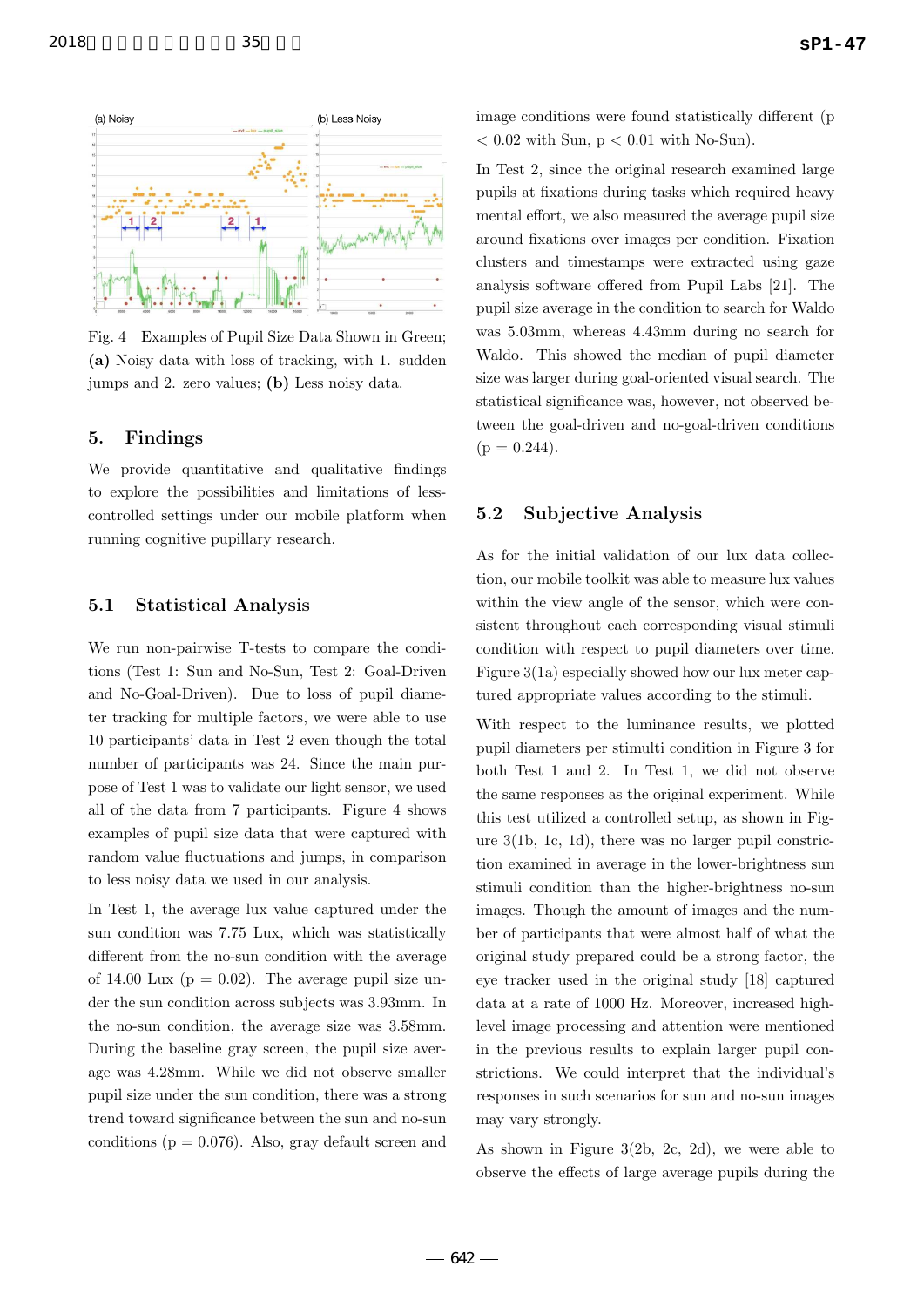



Fig. 5 Simultaneous pupil (green line) and lux (orange dots) rise with respect to sampling frames, observed from 10 participants in Test 2.

visual search for less-prominent targets, as originally found in [15]. In addition, we found a response of pupil size increase while the lux value increased due to the participants leaning closer to the screen during the task. Figure 5 shows a finding which contrasted with pupillary light reflex of pupil constriction under bright stimulus exposure, and how internal states such as their mental effort may have affected the response. As the participants spent more time in the task, we also observed the increase in pupil diameters during the collection of consistent lux values.

# 6. Design Implications

Mobile cognitive pupillometry research will expand the design of experiments to further understand about human cognition and intention. When taking into account free head movements as given in Test 2, we could consider the observer's state of mental focus and perception of task complexity. According to the original research of [15], the more mental effort it requires to complete the goal, the more dilation on the pupillary response. While lux values were constantly increasing in the semi-controlled lighting environment, the pupil size also increased in accordance with the time spent on the task.

Technical difficulties lie in the constant tracking of pupil size. While lux values in both Test 1 and Test 2 were mostly captured without any glitches, noise of pupil data affected our analysis in both setups of controlled and semi-controlled. Free head movements and less-restricted light conditions did not change the quality of the data capture process. With our use of the current tracker, we can frequently expect the loss of data under other various factors, resulting in sudden jumps and continuous fluctuations in data.

The question remains what kind of internal mechanisms can be best observed in mobile cognitive research. Out of the two tests, the subjective perception effects can be implied less than task-oriented mental focus and load. While more dataset/trials may be required to capture the similar results as originally found, top-down behaviors on task exploitation, rather than subjective perception, resembled more with existing cognitive pupillary responses.

# 7. Conclusion and Future Work

This research focuses on understanding the implications of the deployable pupillometry integrated mobile platform. With the mobile toolkit and testing of experiments outside of the lab, people's goal-driven behaviors and intentions can be analyzed based on the reflection of pupil size changes. Our future work involves extracting the pupil-lux patterns that we found and paving the way to detect the patterns for mental focus, attention, and load estimation. With our design implications, we aim to expand current research on cognitive processes beyond the traditional measuring settings.

#### References

- [1] Binda, P., Pereverzeva, M., & Murray, S. O. (2013). Pupil constrictions to photographs of the sun. Journal of Vision, 13(6), 8-8.
- [2] Bradley, M. M., Miccoli, L., Escrig, M. A., & Lang, P. J. (2008). The pupil as a measure of emotional arousal and autonomic activation. Psychophysiology, 45(4), 602-607.
- [3] Einhauser, W., Koch, C., & Carter, O. (2010). Pupil dilation betrays the timing of decisions. Frontiers in human neuroscience, 4, 18.
- [4] Einhuser, W. (2017). The pupil as marker of cognitive processes. In Computational and Cognitive Neuroscience of Vision (pp. 141-169). Springer, Singapore.